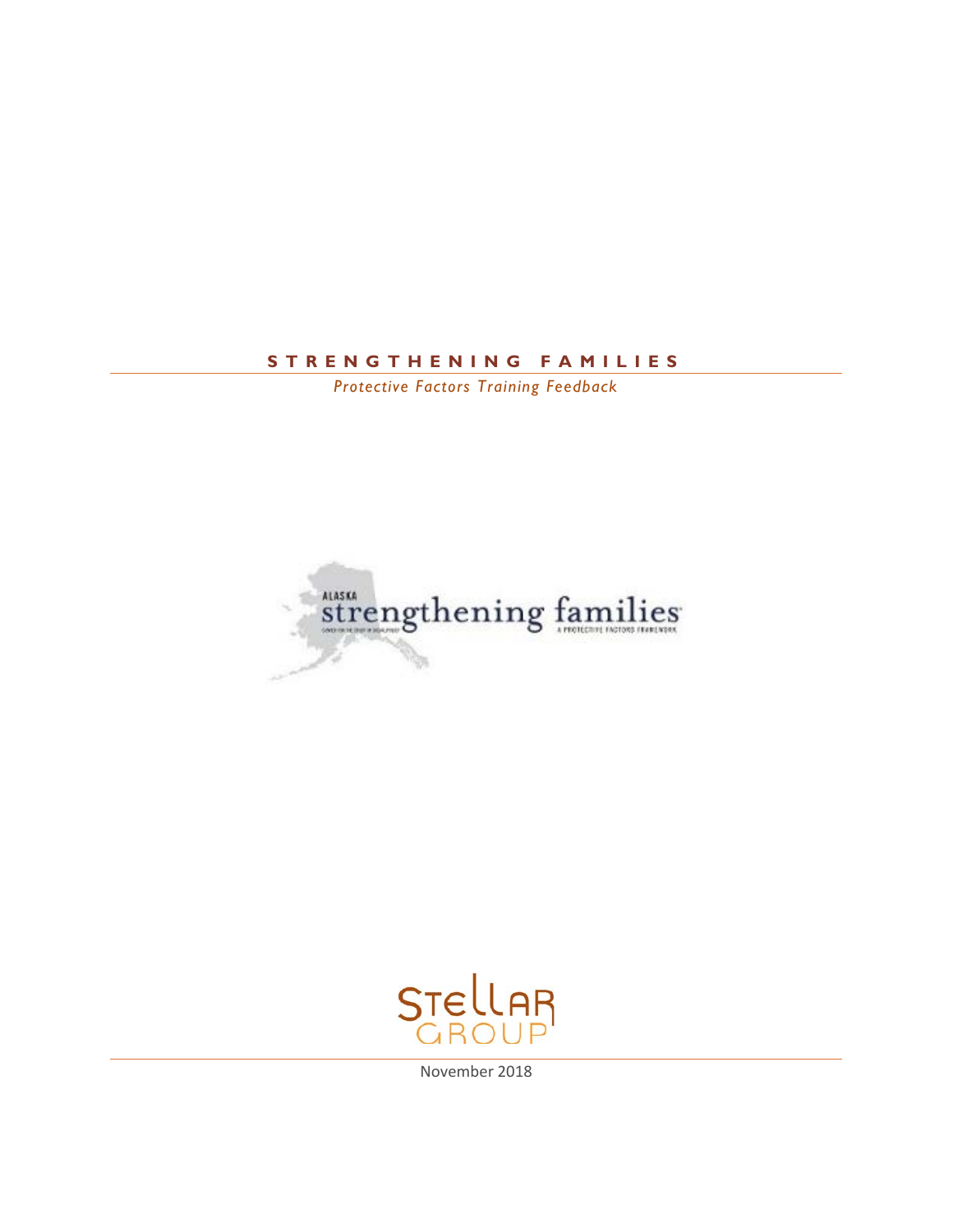# **KEY FINDINGS**

- » Individuals in many different roles took the two-day Strengthening Families training, but the majority (60%) work in social service, family services and child welfare.
- » A large number (83%) also have coworkers who have also attended the two-day Strengthening Families training, indicating organizations are investing in building knowledge of the framework in their organizations. A few (17%) have even been to more than one of the two-day trainings.
- » Almost all training participants report confidence in their knowledge of the protective factors (94%), indicating that the training by Child Welfare Academy is successful in building knowledge.
- » Not surprisingly, the more frequently a participant used the protective factors framework in their work, the more confident they reported being in their understanding of it.
- » The most common ways participants have implemented the protective factors in their work are sharing resources with others (83%), making changes in the way they work with families (72%), and intentionally building parent partnerships in their work (59%).
- » While less than 25% of participants had conducted a Strengthening Families self-assessment, organized a parent café or community café, or made formal changes to their organizations policies or procedures, 37%-45% of attendees were interested in doing so. This is helpful for thinking about where to focus training or technical assistance in the future.
- » Only 27% of training participants have attended other trainings or webinars on Strengthening Families or protective factors, but additional training was one of the top three supports participants asked for (32%). Of those who haven't had any additional trainings, the number interested jumps to 81%. Several participants also suggested additional training topics and formats that are already offered by the Child Welfare Academy and its partners. This suggests that participants are not aware of all the training opportunities that are available.
- » The most common support requested (47%) was ideas about how to implement the framework which goes hand in hand with the other request for peer learning opportunities (39%). There is a need among participants for more detailed guidance on steps for implementation, as well as support in developing effective ways to talk about the protective factors.
- $\lambda$  Few participants felt there were any barriers to implementing the protective factors (just 14%). For those that did, a lack of knowledge or skill of other staff was the most common barrier participants faced. Interestingly, most of the participants who cited this barrier also had coworkers who had attended the 2-day Strengthening Families training, suggesting that they either need more training, or different coworkers trained.
- » Overall, the training was very well-received by those who attended. Many shared examples of how using the protective factors had made an impact on the families they worked with. As one participant said, "*This is the right way to work with families.*"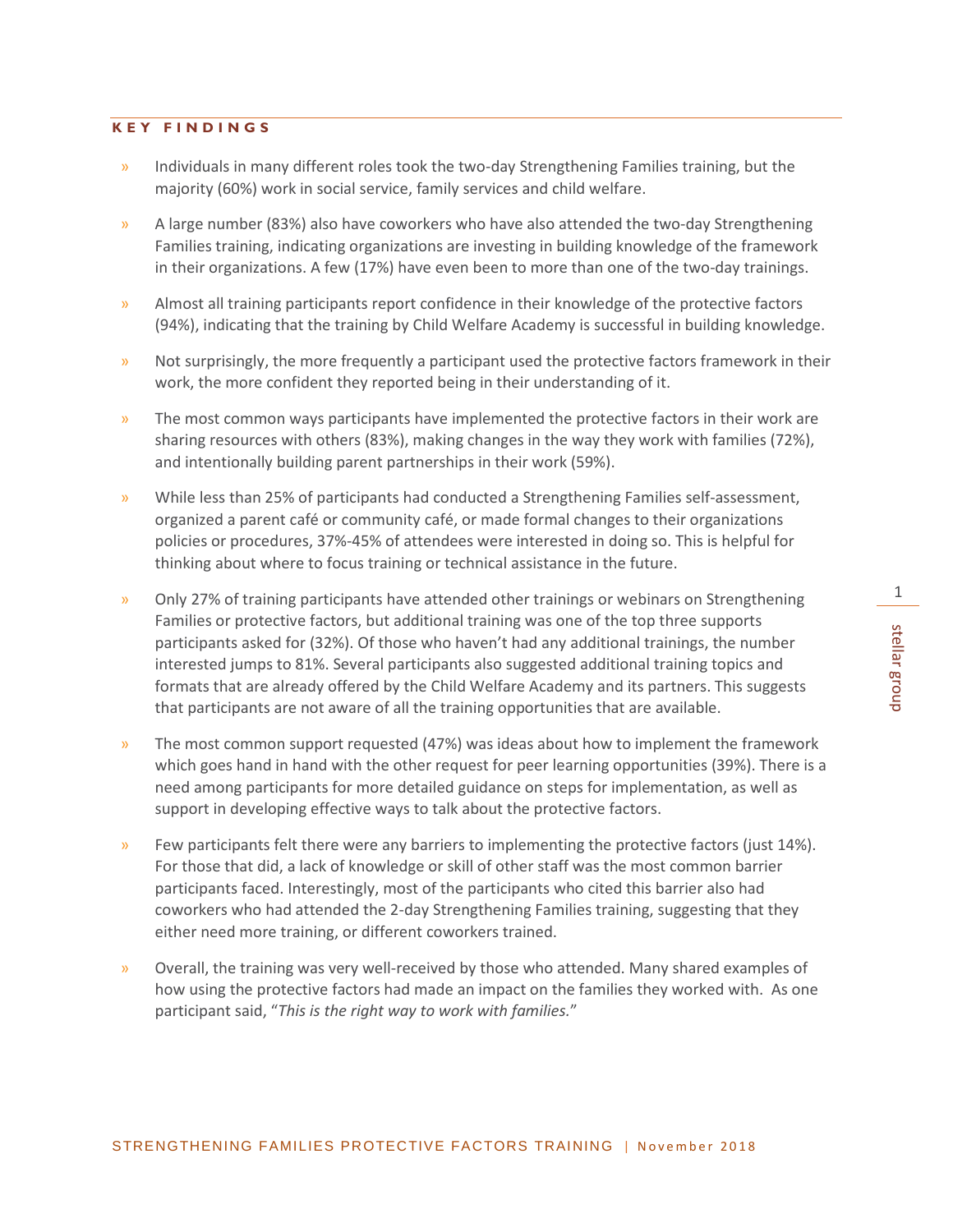# **INTRODUCTION**

Strengthening Families (SF) framework is a research-based approach developed by the Center for the Study of Social Policy (CSSP) to increase family strengths, enhance child development, and reduce the likelihood of child maltreatment. The approach is based on engaging families and communities and building five protective factors that help families succeed and thrive, even when there are challenges or risk factors present. The five protective factors are:

- 1. Parental resilience
- 2. Social connections
- 3. Knowledge of parenting and child development
- 4. Concrete supports in times of need
- 5. Social and emotional competence of children

In order to implement this framework in the state, the Child Welfare Academy (CWA) has been funded through the Office of Children Services (OCS) to host an annual two-day, in-person training on the Strengthening Families protective factors framework in locations throughout the state of Alaska since 2015.

By attending the two-day Strengthening Families Protective Factors Framework training, individuals can gain skills and knowledge on the protective factors framework so that they may better provide support and services to the families they serve. This might include making changes to program policies or procedures to be more strengths-focused, building parent partnerships, or hosting community or parent cafes where participants can discuss topics related to the five protective factors, share experiences, and gain support in a group setting.

The following report discusses the feedback provided by these individuals about their experience in the SF two-day training, how they use or plan to use the framework, as well as what challenges they face and what additional supports they would like to successfully implement protective factors into their work.

### **M ETHODOLOGY**

In order to determine the impact of the two-day Strengthening Families Protective Factors Framework training, a brief evaluation survey was created by the Stellar Group, an external evaluation team, using Survey Monkey online platform. In October 2018, the survey was sent out electronically via email in to all individuals who had attended the training since it was implemented in Alaska in 2015. The survey was open from October  $10^{th}$  – November 5<sup>th</sup>, 2018.

In total, 680 individuals were invited to take the survey. Eighty-one of the email addresses were undeliverable, and three recipients of the invitation said they had not taken the training and were removed from the list, for a sample of 596. A total of 234 responses were received. The results have a 95% confidence interval with a five percent margin of error.

Analysis was conducted using Survey Monkey analytics for quantitative questions, and Dedoose software was used for coding and analysis of qualitative responses included in the survey.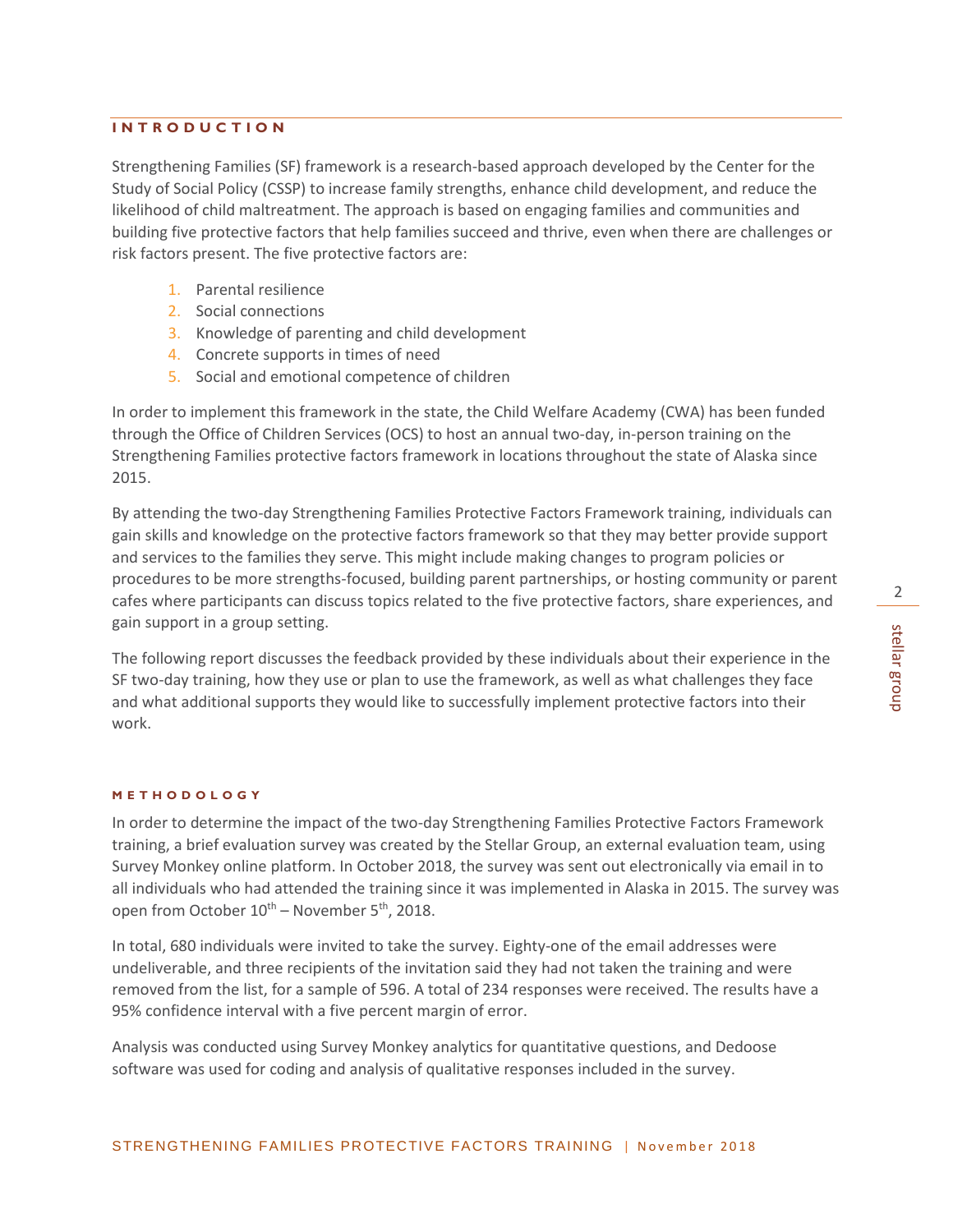3

#### **SURVEY SUMMARY**

Most of the surveyed participants worked in either social services/family services (33%), or child welfare (29%). Early care and education workers and health care workers also represented a significant number of participants in the training. A small group of training participants specifically identified mental or behavioral health, or substance abuse as their area of work. These individuals were included in the health care group, or in the group labeled 'other' if they worked in education (such as school guidance counselors) or it was unclear what capacity they worked in.



Individuals grouped in the 'other' category include: 9 individuals whose response did not clarify what role they work in, 4 individuals working in education (other than early care & education), 3 tribal workers whose role is not otherwise specified, 3 foster/adoption parents, and 1 state government worker.

Most participants attended the training to learn about the framework and to improve their services to families and children. The reasons cited for taking the training reflect their varied roles. Some specific examples include:

- » *"motivating families to want recovery"*
- » *"reaching and supporting at-risk families with Imagination Library"*
- » *"learn about the protective factors and mesh with traditional values"*
- » *"support therapeutic foster care families"*
- » *"improving [our] education program"*
- » *"deal with broken families in the Correctional System"*
- » "*apply material learned to work on R.O.C.K. Mat-Su"*
- » "*write about it more effectively in grant proposals"*
- » *"pediatric system development"*

In addition to these reasons for attending the SF training, more than one third (38%) of surveyed participants said that the training was either part of their professional development or required for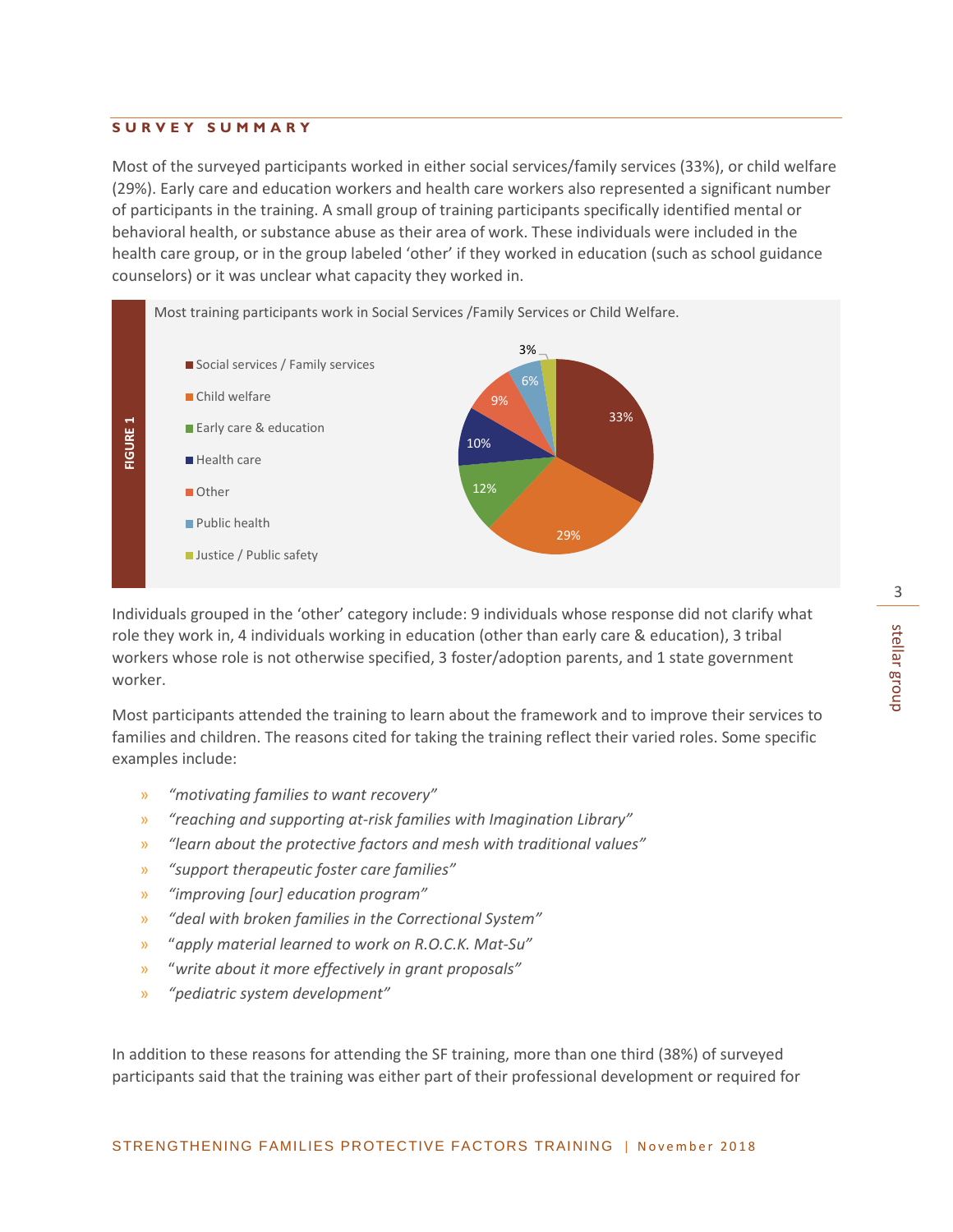work. A small group of participants said that networking with other agencies was one of their main reasons for attending the SF training, however networking was never the only reason for attending.

The majority of survey respondents had participated in the two-day Strengthening Families Protective Factors training in 2017 or 2018 (86%). Most had been to the two-day SF training only once (83%). A small group (16%) had been trained twice and two individuals had attended three or more trainings.



When asked if any of their co-workers had attended the two-day Strengthening Families training, most participants indicated that they had. This suggests that many of the agencies and organizations in Alaska are building the knowledge base of their staff.



Since attending the SF training, only 27% of respondents had participated in other trainings on protective factors. Many of the respondents who had participated in additional training mentioned specific trainings they had participated in, such as other Strengthening Families trainings, traumacentered trainings, parenting curriculum workgroups, and trainings such as SKILS (Standards, Knowledge, and Insight Leading to Success), CDA (Child Development Associate) certification, NEAR@Home, and other trainings held through CSSP. These trainings took place in a variety of settings, including in-person, online, through webinars, and on phone calls.

For the participants who had not attended any other training, 81% said they would like additional training opportunities.

When looking only at participants who had attended the training in 2017 or earlier, 64% had not attended any additional training. However, of this same group, 76% said they were fairly confident and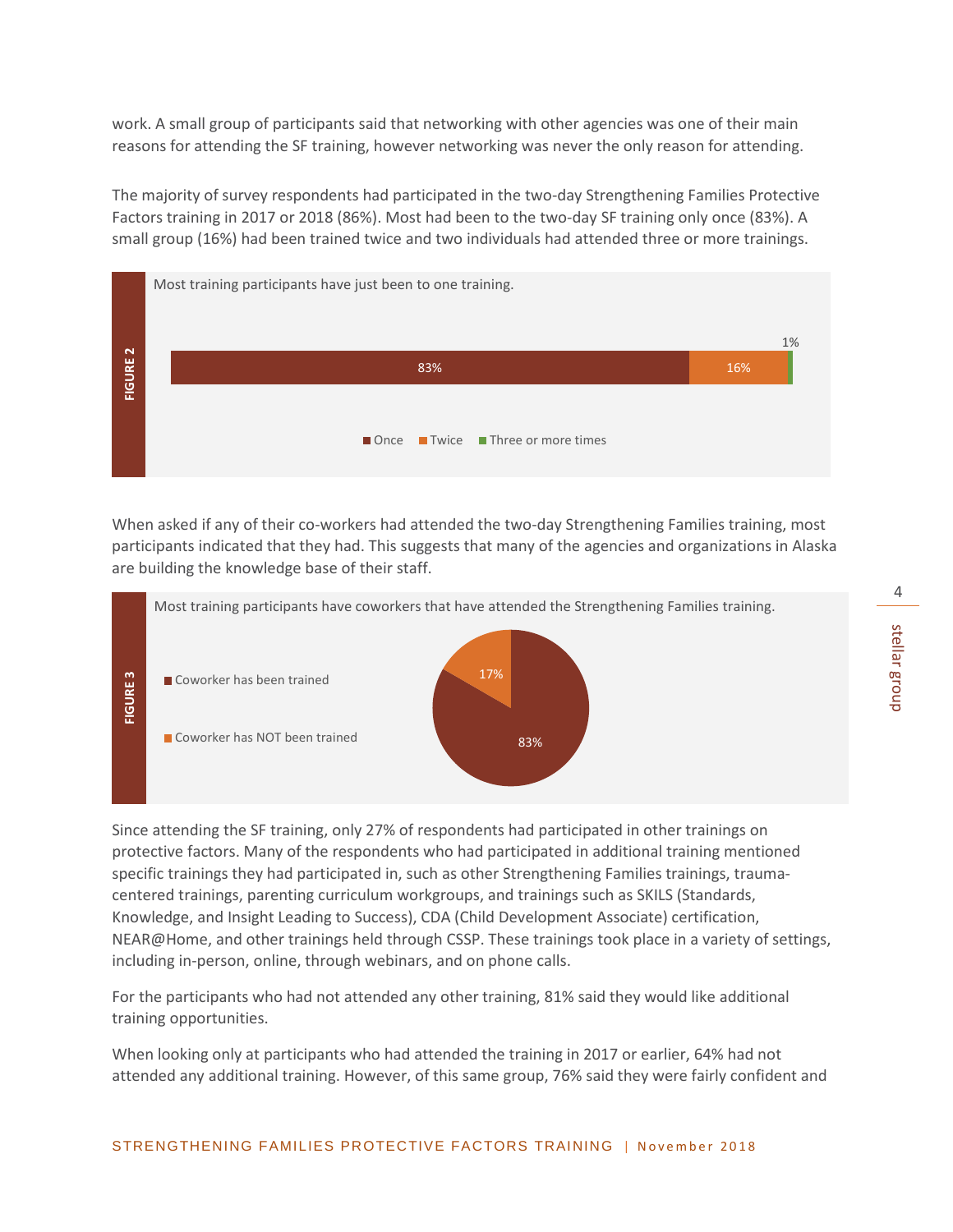16% said they were very confident with the framework, suggesting that they did not attend other training because they felt confident in their ability to implement the framework without additional instruction. A small group (8%) of those who hadn't attended additional training since 2017 or earlier, however, said they were not very confident with their knowledge of the framework.

There was a small group of the total group participants that mentioned more informal ways that they had continued their training or brought the framework into their organization/agency. For example, some participants discussed the training with coworkers, brought up the topic in other trainings, hosted a speaker on the topic, or presented a short summary of the protective factors framework to their organization/agency.



Overall, participants of the two-day Strengthening Families training felt confident in their knowledge of protective factors; the majority were fairly confident (68%). However, a small group of individuals (5%) were not very confident, and one respondent said they were not confident at all. These individuals with little or no confidence also reported that they seldom use protective factors in their work and were more likely to want ideas for how to implement in their work.

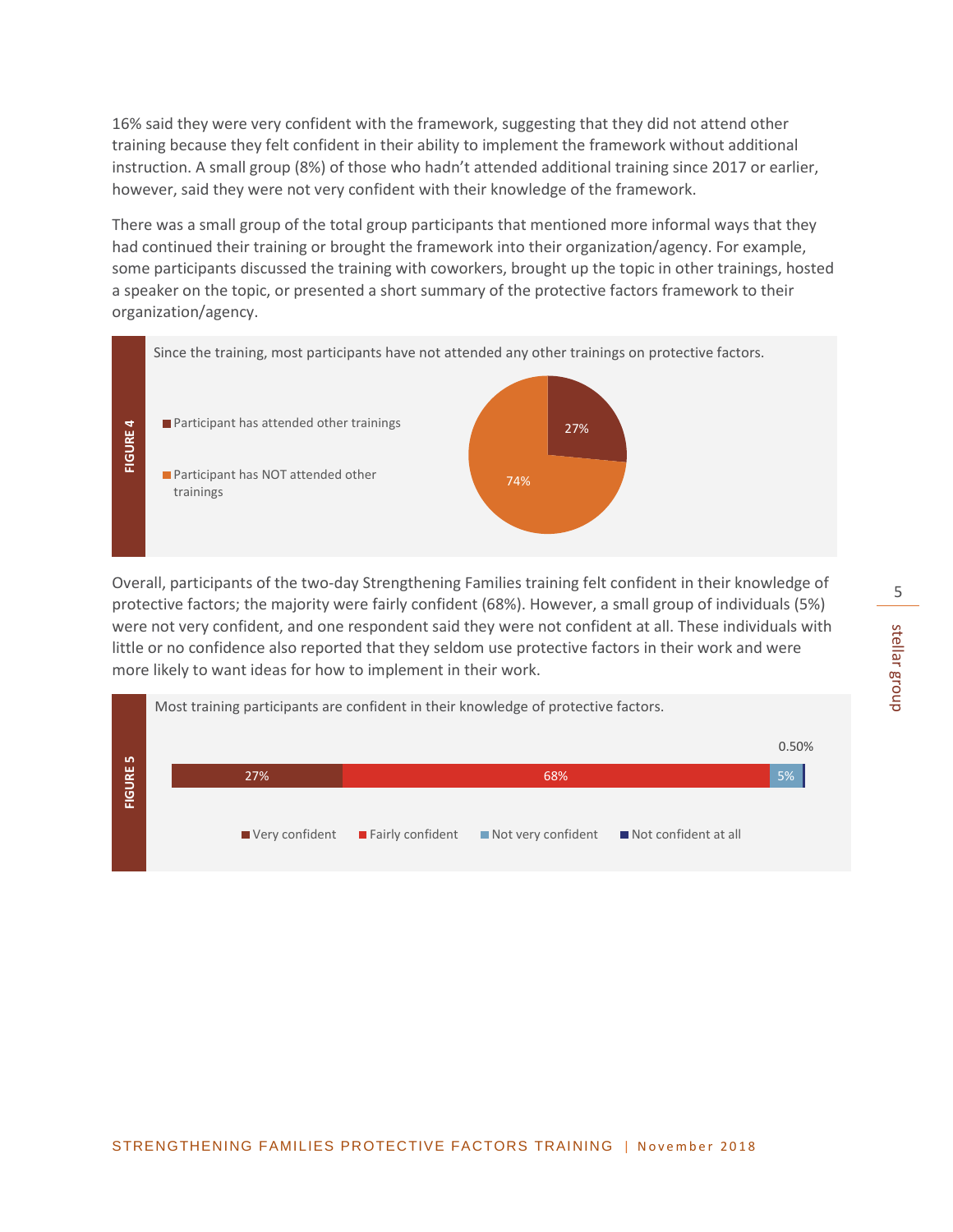The information learned about Strengthening Families protective factors from the training is used by most of the participants on a weekly (37%), or a monthly basis (35%). A small group (13%) of individuals use this information in their work daily, and most of these participants were very confident in their knowledge of the framework. In general, the more frequently a participant used the framework, the more confident they were with it. Further, participants who reported use of the protective factor's framework on a weekly or monthly basis were less likely to have had additional training (only 25% had), and for those who use the framework every day, there was a 50/50 split; half had attended other trainings, half had not.

A sizeable group (16%) reported seldom or never using the framework in their work. These individuals worked in social services/family services, early care and learning, public health, and health care.



There was a wide variety of ways that individuals attending the SF training implemented the SF framework into their own work. Most participants have shared resources on protective factors with other people (83%), made changes to the way they work with families (72%), or intentionally built parent partnerships in their work (59%). Some examples of this include:

- » *"We will be implementing the Strengthening Families Model in a new ANA Grant project that we were recently awarded."*
- » *"Beginning my assessments for safety on my family and using the protective factors, gets me off to a good start with the families I am working with.*
- » *"I have reformatted our intakes for shelter, to highlight strengths and needs with all of the protective factors. It has been amazingly helpful to working with families."*
- » *"I have been able to coach my team on how assessing protective factors directly relates to the information we need to collect via the Purple Guide."*

Although few had yet to do so, many participants said they would like to complete, or help complete, a Strengthening Families self-assessment for their program or organization (45%), or would like to create, or help create, an action plan to implement SF framework into their program or organization (41%).

Organizing, or helping to organize, a community café or a parent café were the least common ways training attendees had applied or planned to apply what they learned; more than half of training participants had not done these things, and were not interested in doing so.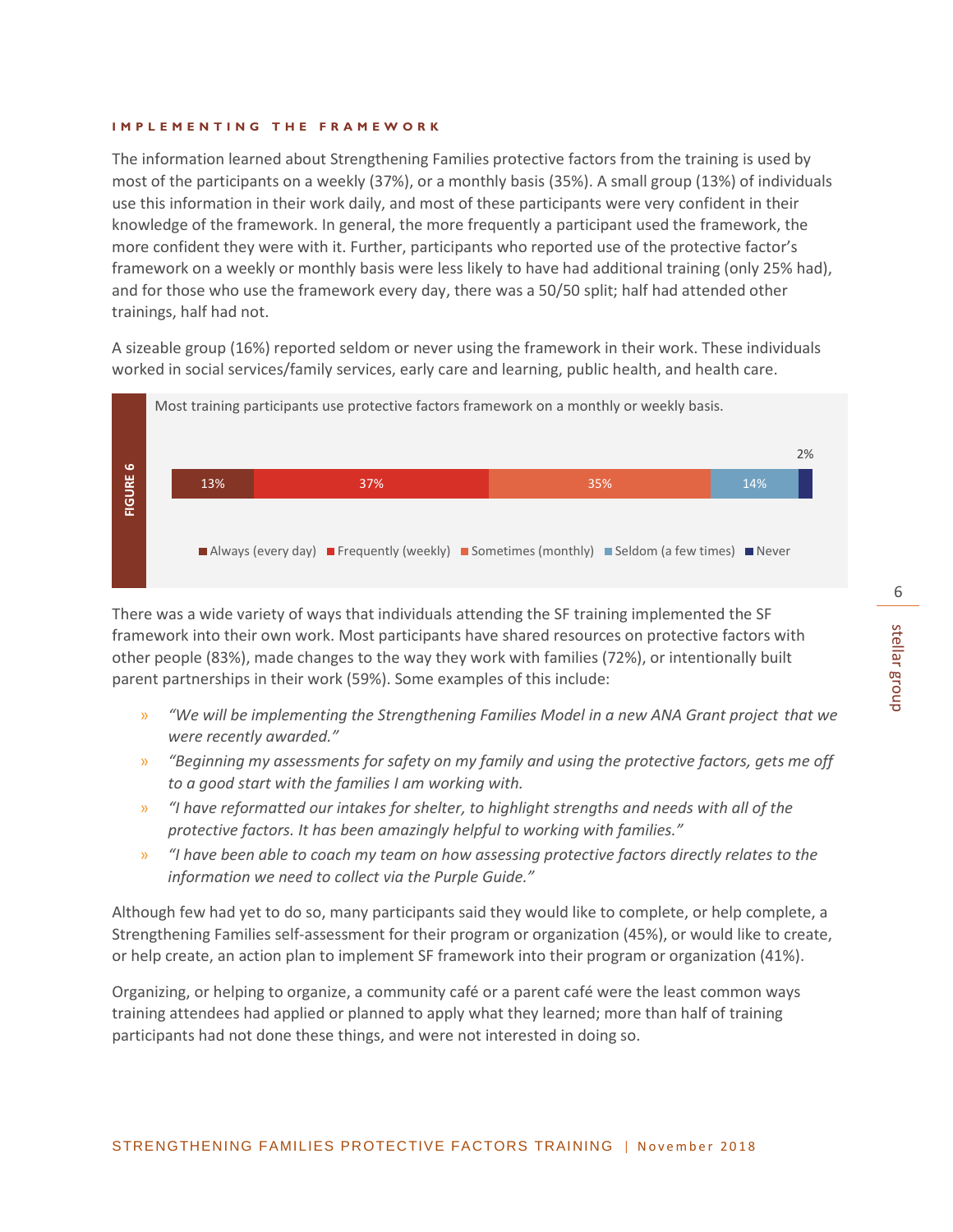

#### **ADDRES S ING BARRIERS TO IMPL EMENTATION**

Most participants (86%) of the Strengthening Families training had not encountered any resistance or barriers to using protective factors in their work, however a small group (14%) had.



For most of the training participants who had experienced resistance or barriers, the lack of knowledge or skill of the staff in their organization/agency was the most commonly cited. Interestingly, the majority of respondents who mentioned this as a barrier had also previously stated that they have a co-worker(s) who had also attended a two-day SF training. These participants explained that while SF training gives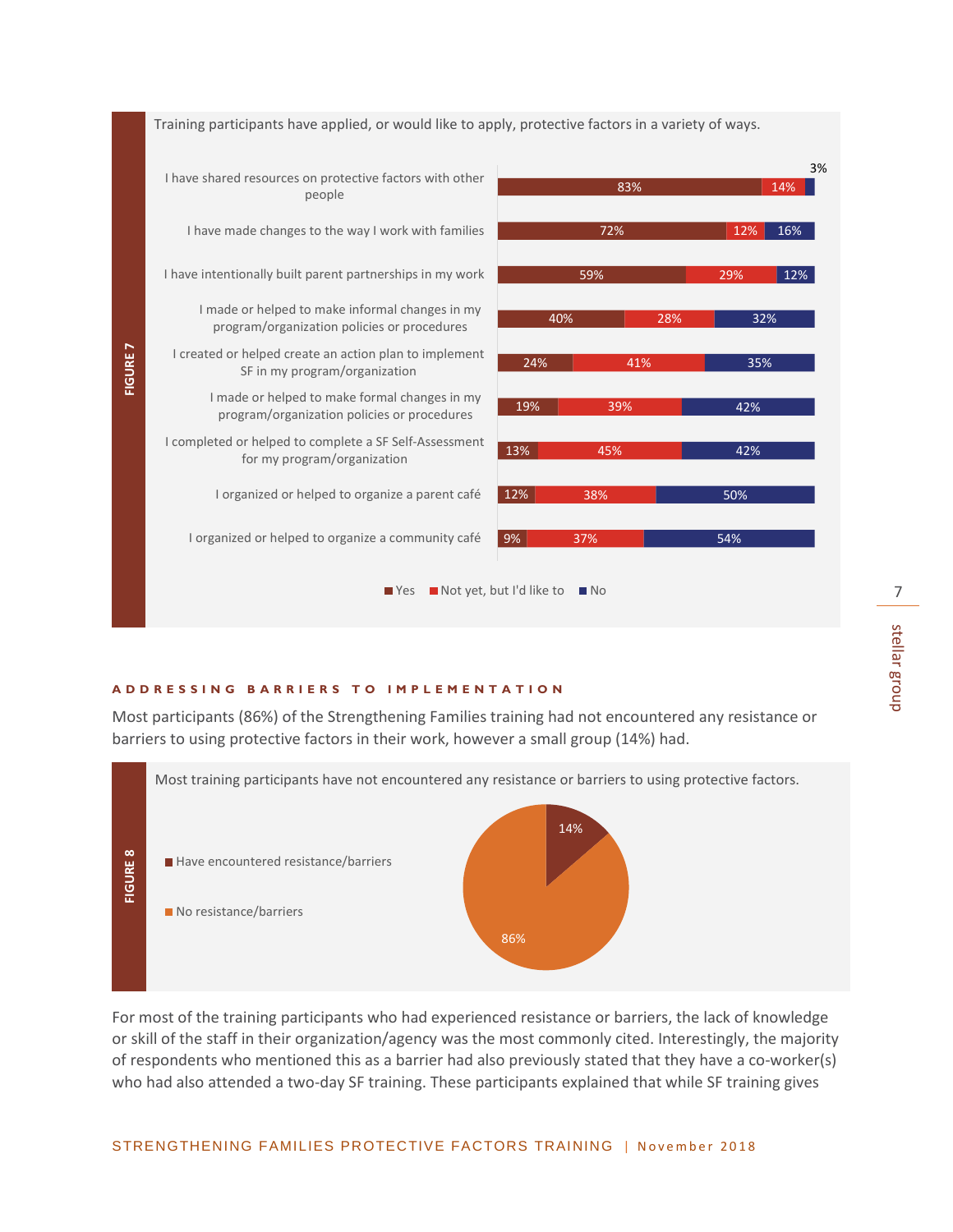thorough background information, workers still need more support on developing skills for effective communication and implementation of the framework. Respondents shared statements such as:

- » *"I have a few specialists that struggle to assess protective factors when investigating foster parents"*
- » *"More practical, useful, specific directions on recognizing factors and/or implementing their use is needed"*
- » *"Training to build skills in communications that enable staff who work with families at risk of ACES is also needed"*

A lack of leadership support was also a commonly identified barrier that training participants have encountered. This feedback included statements such as:

- » *"Policy doesn't always align with Strengthening Families"*
- » *"Not everyone was receptive when I talked about the training"*
- » *"I don't feel like OCS [takes] our suggestions or recommendations seriously, and we often times never hear back the outcome"*

In some cases, resistance came from the parents that are served through the participant's organization/agency. For example:

- » *"Often parents are unwilling to discuss beyond surface"*
- » *"Parents feel like they just need to say something the worker wants to hear"*
- » *"Sometimes it seems the wording may be difficult for parents to understand"*

When asked what types of technical assistance would help them use protective factors in their work, most participants wanted ideas about how to implement (47%) the framework, peer learning opportunities with others working on Strengthening Families changes (39%), and/or additional training (32%).

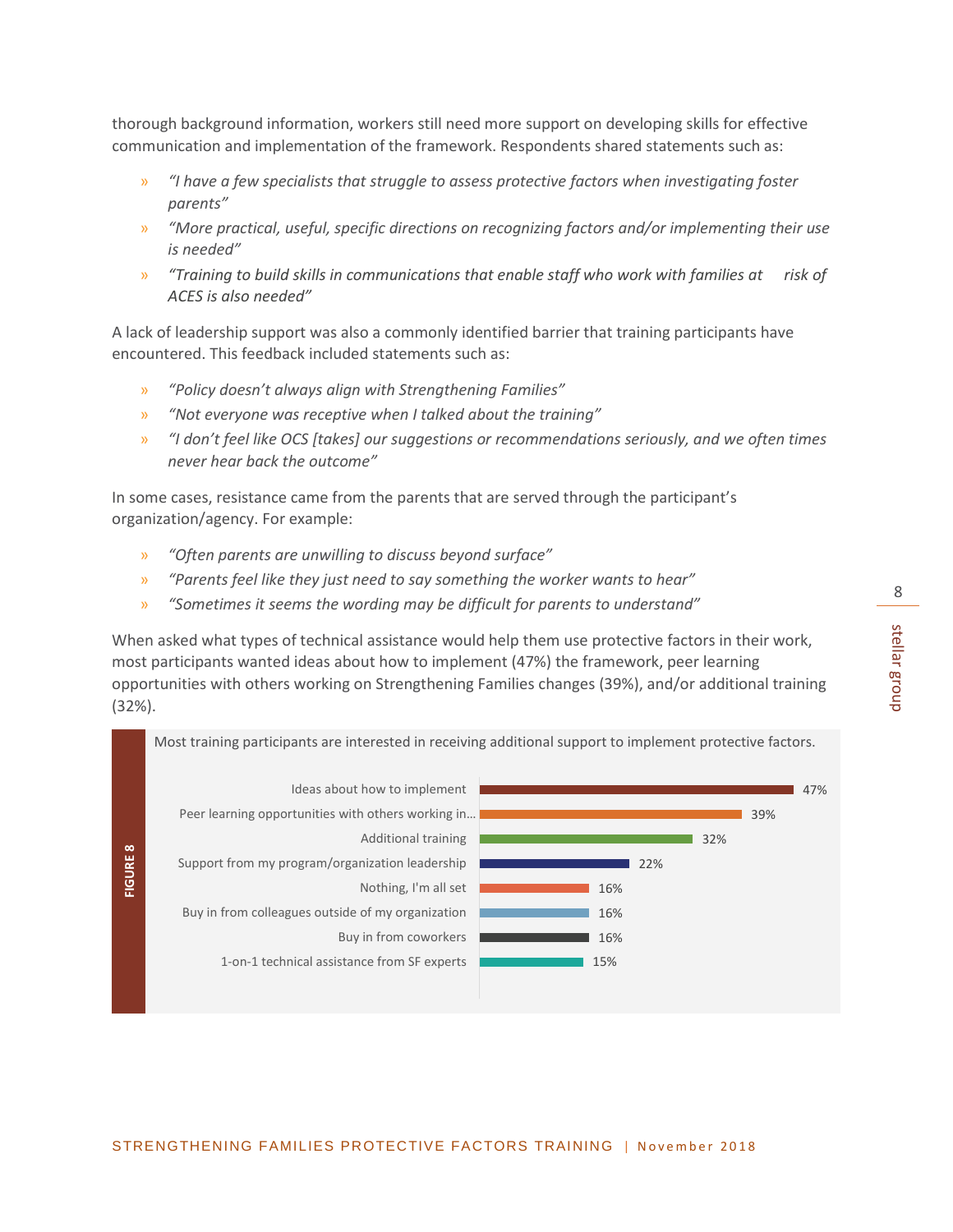Some specific examples of additional training ideas shared by participants include:

- » *"Field shadowing by CWA or protective factors experts"*
- » *"Online courses, Facebook groups, Twitter live chats"*
- » *"Train the trainer so my leadership team can conduct training themselves"*
- » *"One-on-one consultations with someone who could come out here and see what we do and how they might suggest we delve deeper"*
- » *"Ongoing face-to-face workshops to keep the language and process fresh in mind"*
- » *"I would like to have part of this training incorporated into training for foster families"*
- » *"A refresher would be very helpful"*
- » *"Specialized training on protective factors for licensing units"*

One respondent shared that their agency was already working on developing a system of peer-learning and support, "*We are working with other agencies to get more training, and to do a parenting class together to build confidence."*

This feedback about what support participants want shows that most training participants do not have major push-back from their coworkers or colleagues, but rather face barriers related to limited understanding of how to implement the framework and low confidence in their organization's ability to effectively do so.

This reflects similar feedback in which participants noted the limited knowledge and skill of agency/organization workers was a main barrier to implementing protective factors. This feedback demonstrates a clear need for more 'how-to' guidance and detailed information on the steps to effectively implement protective factors among those who participate in the two-day SF training. There was only a small group of participants (16%) who said they do not need any support.

A small group of surveyed training participants (12%) shared their own ideas of supports they would like to have, the majority of whom spoke to the need for more resources to support families, and more time allotted in their work schedule to work with families using protective factors framework, to implement the strategies into already-existing programs, or to develop policy around the framework.

One respondent shared that having information on outcomes regionally and state-wide, and on the evidence base of protective factors, would help in developing program and funding proposals that center on the Strengthening Families framework.

#### **TRAIN ING FEEDBACK**

There was very little criticism or suggested improvement for the Strengthening Families training, however a few respondents shared valuable feedback about how this training can be further enhanced or expanded to increase impact and reach more members of their community. One respondent shared that the scheduling of the training was problematic, they stated, "*The last time the strengthening families training was offered…we weren't given much notice. And it was held during the day. How can our teachers and parents attend in the middle of a work day?*"